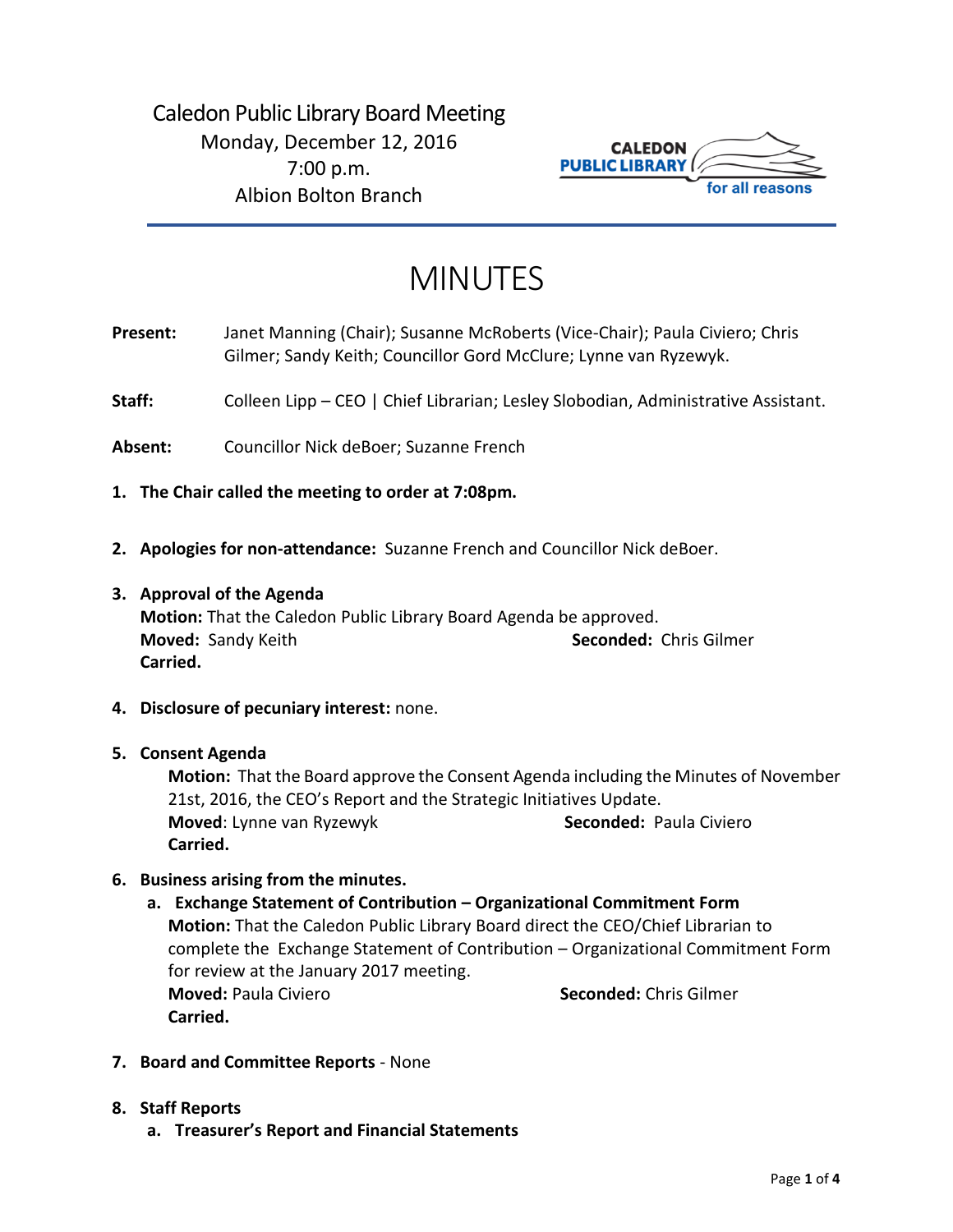**Motion:** That the Caledon Public Library Board receive the Treasurer's report as presented. **Moved:** Sandy Keith **Seconded:** Lynne van Ryzewyk **Carried.**

## **b. OLA Super Conference Board Attendance Report**

**Motion:** That the Caledon Public Library Board approve the attendance of Sandy Keith and Lynne van Ryzewyk for the full 2017 OLA Super Conference and OLBA Boot Camp respectively, allowing for conference registration prior to the Early Bird deadline of January 6, 2017. **Moved:** Chris Gilmer **Seconded:** Susanne McRoberts **Carried.** 

#### **9. New Business**

### **a. Mid-term elections of Board Executive and Standing Committee Members**

The CEO/Chief Librarian assumed the chair for the purpose of overseeing the mid-term election

I. The CEO/Chief Librarian requested nominations for the positon of Board Chair for a term of two years to end on December 31, 2018 or until such time that a new Board is in place and a new Chair is named.

Susanne McRoberts nominated Janet Manning with Janet accepting the nomination.

Receiving no further nominations for the positon of Board Chair, The CEO/Chief Librarian declared the nominations closed.

Janet Manning was acclaimed as Chair.

- II. As there has been no change in the position of Chair, the role of Past-Chair will remain vacant.
- III. The CEO/Chief Librarian requested nominations for the positon of Vice-Chair for a term of two years to end on December 31, 2018 or until such time that a new Board is in place and a new Vice-Chair is named.

Susannne McRoberts nominated Paula Civiero with Paula accepting the nomination.

Receiving no further nominations for the positon of Vice-Chair, The CEO/Chief Librarian declared the nominations closed.

Paula Civiero was acclaimed as Vice-Chair.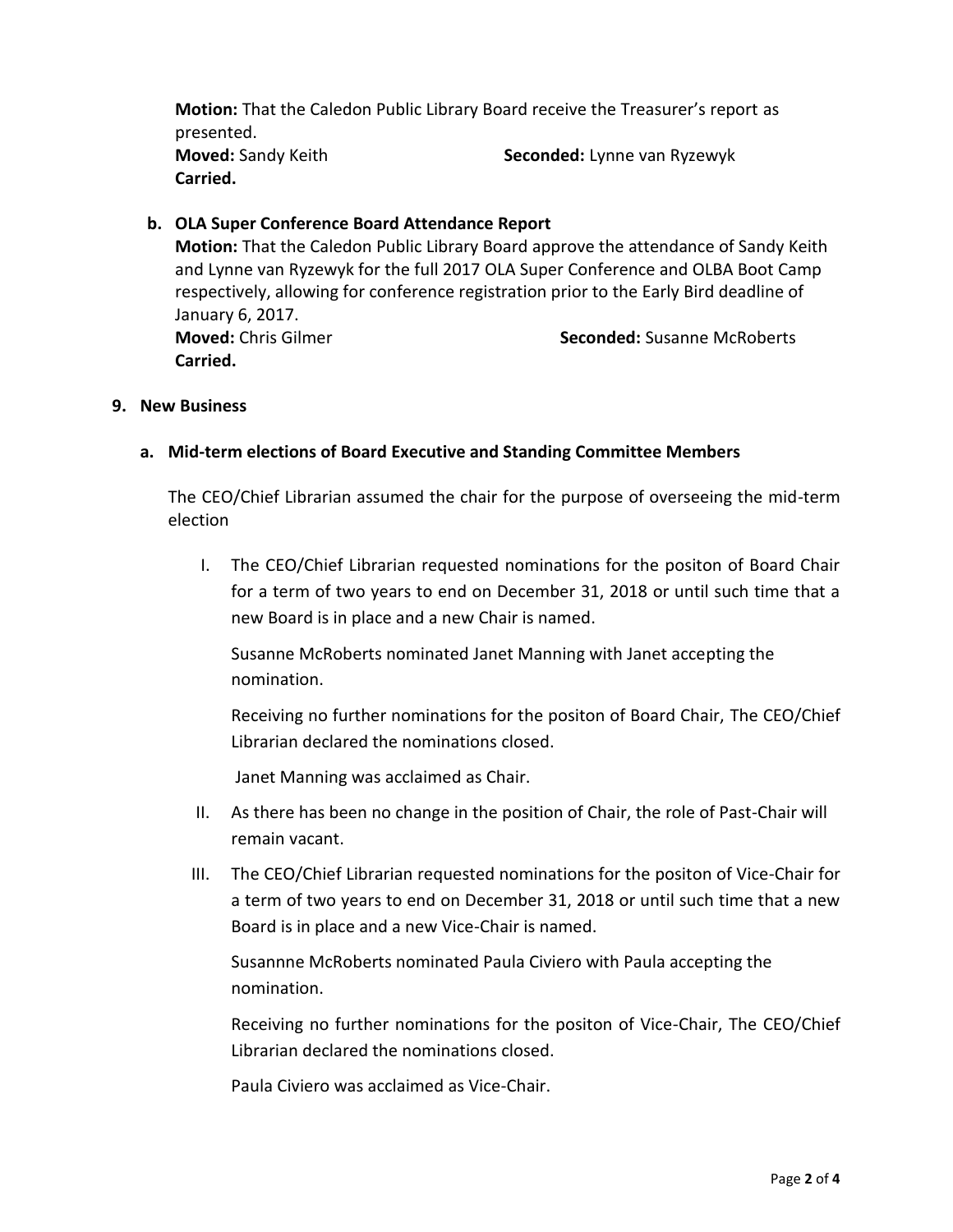- IV. The CEO/Chief Librarian requested expressions of interest from those wishing to sit on the either of the Board's two standing committees with expressions of interested received from the following:
	- i. Finance: Suzanne French (as communicated in advance of the meeting to the Chair), Sandy Keith, Chris Gilmer
	- ii. CEO Performance Evaluation: Susanne McRoberts, Paula Civiero, Lynne van Ryzewyk
- V. The CEO/Chief Librarian requested expressions of interest from those who are willing to act as representative to the SOLS Trustee Council. After some discussion it was recommended that Lynne van Ryzewyk be named as representative for the purposes of correspondence but that any member of the Board may choose to attend the semi-annual meetings of the Trustee Council.

**Motion:** That the Board approves the following appointments for a term of two years to end on December 31, 2018 or until such a time that a new Board is in place:

Chair – Janet Manning Past-Chair - vacant Vice-Chair – Paula Civiero Finance Committee – Suzanne French, Sandy Keith, Chris Gilmer CEO Evaluation Committee – Susanne McRoberts, Paula Civiero, Lynne van Ryzewyk SOLS Trustee Representative - Lynne van Ryzewyk **Moved:** Sandy Keith **Seconded:** Chris Gilmer **Carried.**

## **2. Review and discussion of recent library tours.**

A slide show of recent visits to library branches in Vaughan, Georgetown, Acton and Fergus was viewed and insights gained during the tours were shared.

*Councillor Gord McClure left the meeting at 8:21pm.*

### **10. Board Development**

**a. Board Assessment**

**Motion:** That the Caledon Public Library Board receive the consolidated responses to the Board Self-Evaluation Questionnaire and confirm that a goal related to advocacy will be reflected in the 2017 work plan.

**Moved:** Susanne McRoberts **Seconded:** Sandy Keith **Carried.** 

### **11. Correspondence**

**a. Can your public library sponsor an indigenous library in Ontario? – Stephen Abram,**